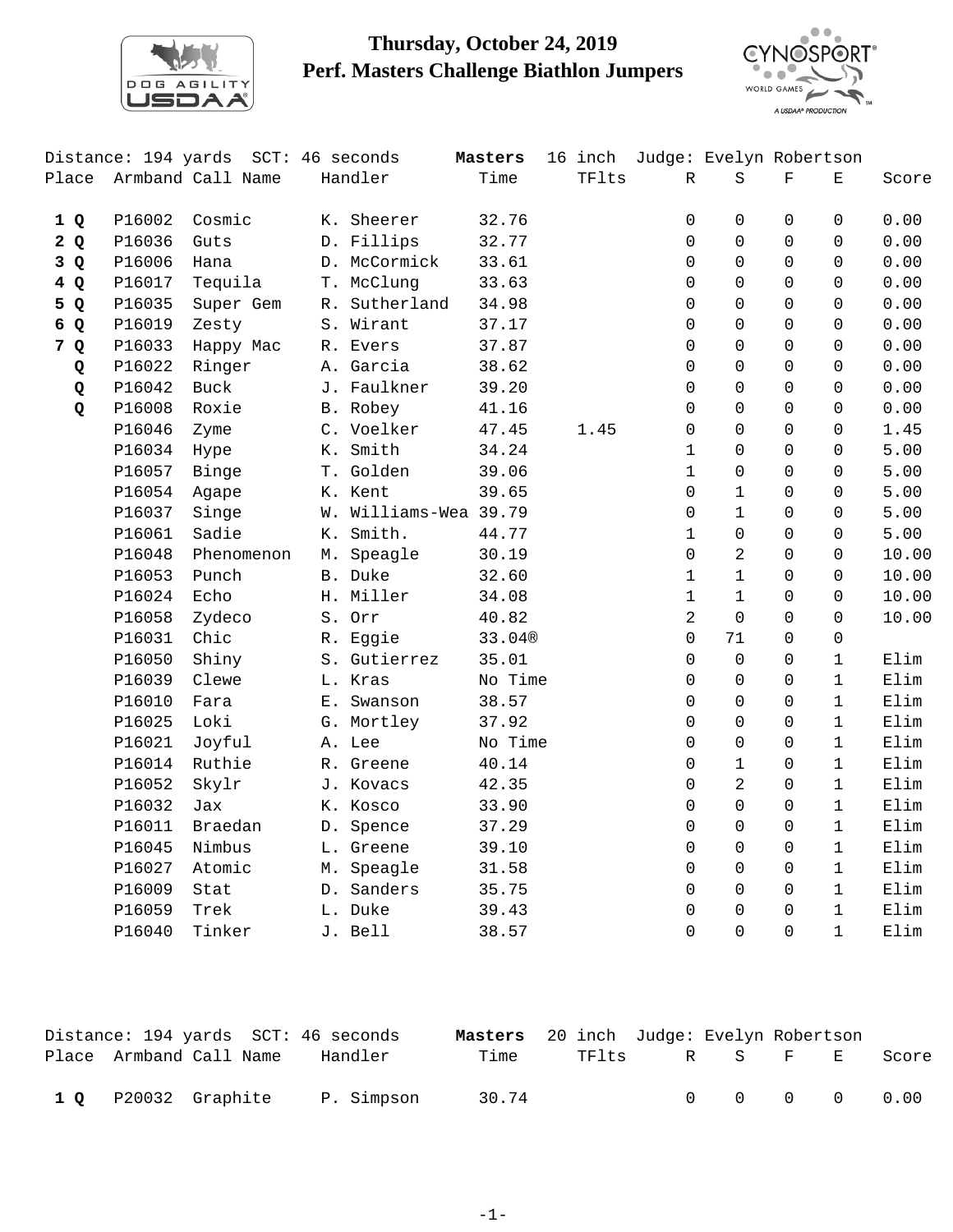| P20023 | Legitimate |  | 31.74                                                                                                                                                                                                                                                                                                                                                                                                    |       | $\Omega$     | $\Omega$       | $\Omega$ | $\Omega$     | 0.00  |
|--------|------------|--|----------------------------------------------------------------------------------------------------------------------------------------------------------------------------------------------------------------------------------------------------------------------------------------------------------------------------------------------------------------------------------------------------------|-------|--------------|----------------|----------|--------------|-------|
| P20034 | Skillz     |  | 31.79                                                                                                                                                                                                                                                                                                                                                                                                    |       | 0            | $\mathbf 0$    | $\Omega$ | $\Omega$     | 0.00  |
| P20022 | Notch      |  | 34.65                                                                                                                                                                                                                                                                                                                                                                                                    |       | $\Omega$     | $\Omega$       | $\Omega$ | $\Omega$     | 0.00  |
| P20029 | Flyer      |  | 35.62                                                                                                                                                                                                                                                                                                                                                                                                    |       | 0            | $\Omega$       | $\Omega$ | $\Omega$     | 0.00  |
| P20015 | Prize      |  | 35.71                                                                                                                                                                                                                                                                                                                                                                                                    |       | 0            | $\Omega$       | $\Omega$ | $\Omega$     | 0.00  |
| P20006 | Sequel     |  | 38.17                                                                                                                                                                                                                                                                                                                                                                                                    |       | 0            | $\Omega$       | $\Omega$ | $\Omega$     | 0.00  |
| P20028 | Kailani    |  | 39.11                                                                                                                                                                                                                                                                                                                                                                                                    |       | 0            | $\mathbf 0$    | $\Omega$ | $\Omega$     | 0.00  |
| P20052 | Tillie     |  | 39.90                                                                                                                                                                                                                                                                                                                                                                                                    |       | 0            | $\Omega$       | $\Omega$ | $\Omega$     | 0.00  |
| P20026 | Vette      |  | 31.16                                                                                                                                                                                                                                                                                                                                                                                                    |       | 0            | $\mathbf{1}$   | $\Omega$ | $\Omega$     | 5.00  |
| P20018 | Doogie     |  | 31.64                                                                                                                                                                                                                                                                                                                                                                                                    |       | 0            | $\mathbf{1}$   | $\Omega$ | $\Omega$     | 5.00  |
| P20042 | Hurley     |  | 35.03                                                                                                                                                                                                                                                                                                                                                                                                    |       | 1            | $\mathsf{O}$   | $\Omega$ | $\Omega$     | 5.00  |
| P20014 | Zoe        |  | 35.09                                                                                                                                                                                                                                                                                                                                                                                                    |       | 0            | $\mathbf{1}$   | $\Omega$ | $\Omega$     | 5.00  |
| P20037 | Kip        |  | 37.06                                                                                                                                                                                                                                                                                                                                                                                                    |       | 1            | $\Omega$       | $\Omega$ | $\Omega$     | 5.00  |
| P20004 | Trillian   |  | 37.58                                                                                                                                                                                                                                                                                                                                                                                                    |       | $\mathbf{1}$ | $\Omega$       | $\Omega$ | $\Omega$     | 5.00  |
| P20013 | Penny      |  | 44.06                                                                                                                                                                                                                                                                                                                                                                                                    |       | $\mathbf 1$  | $\Omega$       | $\Omega$ | $\Omega$     | 5.00  |
| P20053 | Aston      |  | 32.37                                                                                                                                                                                                                                                                                                                                                                                                    |       | 0            | $\overline{2}$ | $\Omega$ | $\Omega$     | 10.00 |
| P20031 | Etta       |  | 33.39                                                                                                                                                                                                                                                                                                                                                                                                    |       | 0            | 2              | $\Omega$ | $\Omega$     | 10.00 |
| P20036 | Jackson    |  | 35.63                                                                                                                                                                                                                                                                                                                                                                                                    |       | 1            | $\mathbf 1$    | $\Omega$ | $\Omega$     | 10.00 |
| P20007 | Atom       |  | 39.80                                                                                                                                                                                                                                                                                                                                                                                                    |       | 2            | $\mathbf{1}$   | $\Omega$ | $\Omega$     | 15.00 |
| P20025 | Diesel     |  | 47.13                                                                                                                                                                                                                                                                                                                                                                                                    | 1.13  | $\Omega$     | $\Omega$       | $\Omega$ | $\mathbf{1}$ | Elim  |
| P20016 | Duke       |  | 45.91                                                                                                                                                                                                                                                                                                                                                                                                    |       | 0            | $\mathbf 0$    | $\Omega$ | $\mathbf{1}$ | Elim  |
| P20030 | Cash       |  | 39.36                                                                                                                                                                                                                                                                                                                                                                                                    |       | 1            | $\Omega$       | $\Omega$ | $\mathbf{1}$ | Elim  |
| P20045 | Ridley     |  | No Time                                                                                                                                                                                                                                                                                                                                                                                                  |       | 0            | $\Omega$       | 0        | $\mathbf{1}$ | Elim  |
| P20049 | Sizzle     |  | 35.40                                                                                                                                                                                                                                                                                                                                                                                                    |       | $\Omega$     | $\Omega$       | $\Omega$ | $\mathbf{1}$ | Elim  |
| P20035 | Wick       |  | No Time                                                                                                                                                                                                                                                                                                                                                                                                  |       | 0            | $\Omega$       | $\Omega$ | $\mathbf{1}$ | Elim  |
| P20027 | Gromit     |  | 57.65                                                                                                                                                                                                                                                                                                                                                                                                    | 11.65 | 0            | $\mathbf 0$    | $\Omega$ | $\mathbf{1}$ | Elim  |
| P20024 | Dart       |  | 39.51                                                                                                                                                                                                                                                                                                                                                                                                    |       | $\Omega$     | $\mathbf 0$    | 0        | $\mathbf{1}$ | Elim  |
| P20008 | Pippin     |  | 40.74                                                                                                                                                                                                                                                                                                                                                                                                    |       | 0            | 0              | $\Omega$ | $\mathbf{1}$ | Elim  |
| P20044 | Sierra     |  | Absent                                                                                                                                                                                                                                                                                                                                                                                                   |       |              |                |          |              |       |
|        |            |  | K. Kirkpatrick<br>J. Lolich<br>A. McCune<br>S. Schwarz<br>D. Fillips<br>J. Gauntt<br>M. Harris<br>V. Cross<br>S. Brooks<br>T. Golden<br>K. Chase<br>D. Deal<br>S. Jacobs<br>K. Parkinson<br>M. Kleiman<br>E. Heigel<br>J. McDermott<br>M. Erspamer<br>S. Gant<br>E. Hoerbelt<br>B. Kimmel<br>K. Stinnett<br>S. Aubois<br>A. Castro<br>N. Woodside<br>M. Badamo<br>C. Atchison<br>L. Polazzi<br>J. Pierce |       |              |                |          |              |       |

|       |        | Distance: 188 yards SCT: 47 seconds |    |                 | Masters | 12 | inch  |             | Judge: Evelyn Robertson |          |          |       |
|-------|--------|-------------------------------------|----|-----------------|---------|----|-------|-------------|-------------------------|----------|----------|-------|
| Place |        | Armband Call Name                   |    | Handler         | Time    |    | TFlts | R           | S                       | F        | Е        | Score |
| 1 Q   | P12004 | Dreamer                             |    | A. Beasley      | 33.54   |    |       | $\mathbf 0$ | $\Omega$                | $\Omega$ | $\Omega$ | 0.00  |
| 2Q    | P12032 | Skecher                             |    | B. Davis        | 34.03   |    |       | $\Omega$    | $\Omega$                | $\Omega$ | $\Omega$ | 0.00  |
| 3 Q   | P12008 | D'Kin                               |    | E. Smith        | 37.09   |    |       | 0           | $\Omega$                | $\Omega$ | $\Omega$ | 0.00  |
| 4 Q   | P12025 | Troy                                |    | M. Mooney       | 38.71   |    |       | $\mathbf 0$ | $\Omega$                | $\Omega$ | $\Omega$ | 0.00  |
| 5 Q   | P12005 | Sweets                              |    | S. Gant         | 39.53   |    |       | $\Omega$    | $\Omega$                | $\Omega$ | $\Omega$ | 0.00  |
| Q     | P12018 | Bella                               |    | L. Carnes       | 39.83   |    |       | $\mathbf 0$ | $\Omega$                | $\Omega$ | $\Omega$ | 0.00  |
| Q     | P12019 | Lexi                                |    | J. Arnett       | 40.67   |    |       | 0           | $\Omega$                | $\Omega$ | $\Omega$ | 0.00  |
| Q     | P12015 | Wazi                                |    | S. Cossart      | 41.05   |    |       | $\Omega$    | $\Omega$                | $\Omega$ | $\Omega$ | 0.00  |
| Q     | P12022 | Mochi                               |    | L. Matsubayashi | 43.08   |    |       | $\Omega$    | $\Omega$                | $\Omega$ | $\Omega$ | 0.00  |
|       | P12009 | Virtue                              |    | C. Hornor       | 34.81   |    |       | $\Omega$    | $\mathbf{1}$            | $\Omega$ | $\Omega$ | 5.00  |
|       | P12027 | Toast                               |    | M. Nunnink      | 37.12   |    |       | $\Omega$    | $\mathbf{1}$            | $\Omega$ | $\Omega$ | 5.00  |
|       | P12024 | Elise                               | Т. | Desrosiers      | 63.31   |    | 16.31 | $\Omega$    | $\mathbf 1$             | $\Omega$ | $\Omega$ | 21.31 |
|       | P12030 | Cullen                              |    | J. Plamondon    | 35.53   |    |       | $\Omega$    | $\Omega$                | $\Omega$ |          | Elim  |
|       | P12020 | Decker                              |    | V. Rutledge     | No Time |    |       | $\mathbf 0$ | $\Omega$                | $\Omega$ |          | Elim  |
|       | P12007 | Giddy Marie                         |    | E. Evans        | 38.73   |    |       | $\Omega$    | $\Omega$                | $\Omega$ |          | Elim  |
|       | P12026 | Felony                              |    | I. Owen         | 49.04   |    | 2.04  | 0           | $\mathbf 1$             | 0        |          | Elim  |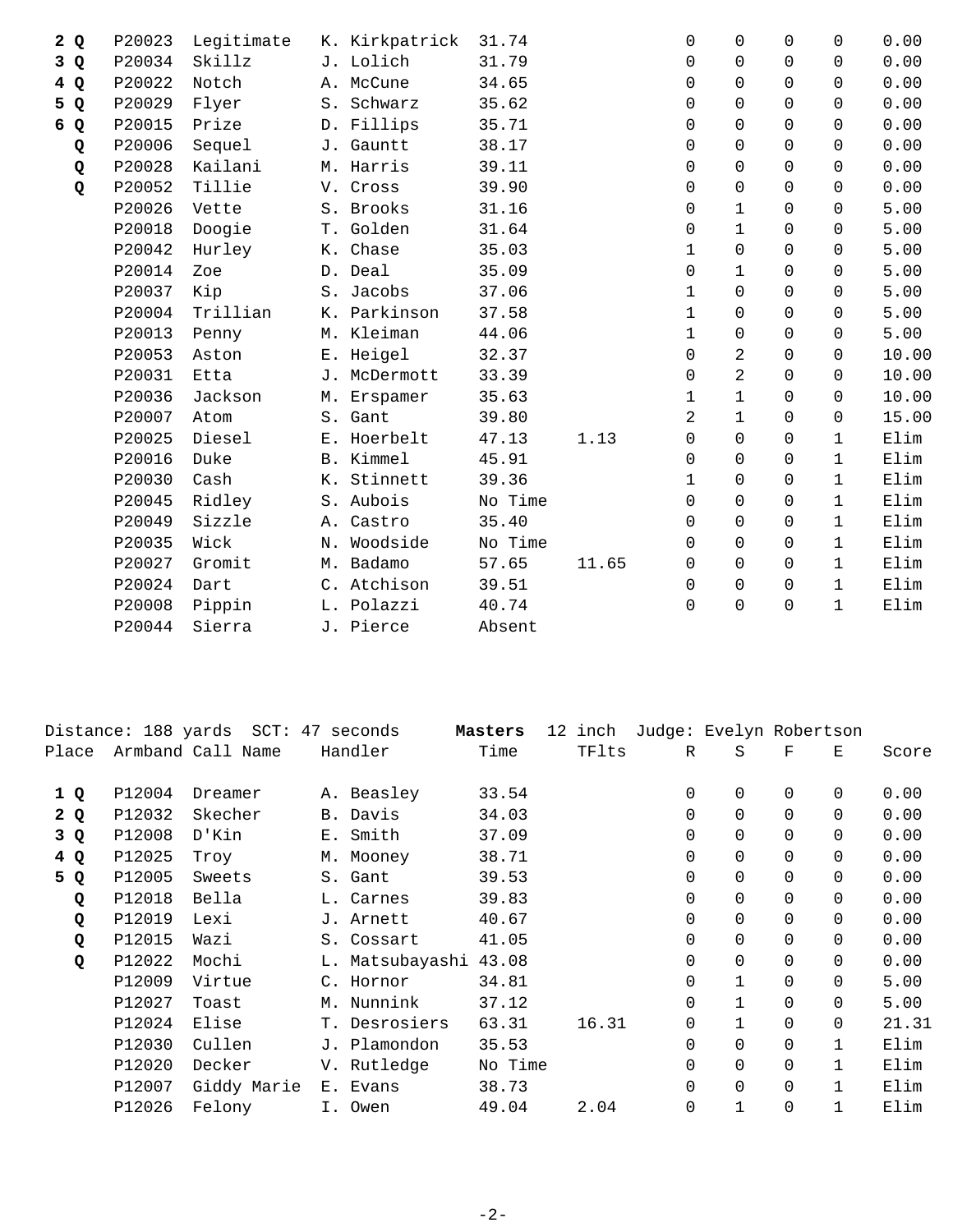| P12023 | Jasper | M. Zerm     | 44.50   |      |          |          | Elim |
|--------|--------|-------------|---------|------|----------|----------|------|
| P12016 | Radar  | S. Scott    | No Time |      | $\Omega$ | 0        | Elim |
| P12011 | Zep    | C. Ratner   | 49.04   | 2.04 | $\Omega$ | 0        | Elim |
| P12021 | Noodle | A. Platt    | No Time |      | $\Omega$ | $\Omega$ | Elim |
| P12028 | Dyson  | M. Haviland | No Time |      | $\cap$   | $\Omega$ | Elim |
| P12033 | Cameo  | P. Leigh    | No Time |      | 0        | 0        | Elim |
| P12029 | Sarge  | J. Tice     | Absent  |      |          |          |      |

|       |        | Distance: 185 yards SCT: 49 seconds |              | Masters | 8 | inch  |          | Judge: Evelyn Robertson |          |              |       |
|-------|--------|-------------------------------------|--------------|---------|---|-------|----------|-------------------------|----------|--------------|-------|
| Place |        | Armband Call Name                   | Handler      | Time    |   | TFlts | R        | S                       | F        | Е            | Score |
| 1Q    | P08020 | Bolt                                | S. Milner    | 33.06   |   |       | 0        | $\Omega$                | $\Omega$ | $\Omega$     | 0.00  |
| 2 Q   | P08018 | Wren                                | B. Lynch     | 33.38   |   |       | $\Omega$ | $\Omega$                | $\Omega$ | $\Omega$     | 0.00  |
| 3 Q   | P08008 | Stunner                             | D. Fox       | 35.36   |   |       | $\Omega$ | $\Omega$                | $\Omega$ | $\Omega$     | 0.00  |
| 4Q    | P08015 | Bing                                | M. Fitch     | 35.71   |   |       | $\Omega$ | $\Omega$                | $\Omega$ | $\Omega$     | 0.00  |
| Q     | P08022 | Shadow                              | R. Petersen  | 40.73   |   |       | $\Omega$ | $\Omega$                | $\Omega$ | $\Omega$     | 0.00  |
| Q     | P08019 | Reddy                               | B. Stephens  | 40.75   |   |       | $\Omega$ | $\Omega$                | $\Omega$ | $\Omega$     | 0.00  |
| Q     | P08009 | Jax                                 | L. Cummings  | 42.16   |   |       | $\Omega$ | $\Omega$                | $\Omega$ | $\Omega$     | 0.00  |
| Q     | P08027 | Parker                              | L. Erich     | 46.53   |   |       | 0        | $\Omega$                | $\Omega$ | $\Omega$     | 0.00  |
| Q     | P08007 | Junie B                             | J. Rossi     | 48.54   |   |       | $\Omega$ | $\Omega$                | $\Omega$ | $\Omega$     | 0.00  |
|       | P08012 | Ruckus                              | L. Dempsey   | 51.04   |   | 2.04  | $\Omega$ | $\Omega$                | $\Omega$ | $\Omega$     | 2.04  |
|       | P08030 | Oliver                              | D. Fox       | 38.67   |   |       | 0        | $\mathbf 1$             | $\Omega$ | $\Omega$     | 5.00  |
|       | P08017 | Minit                               | S. Vespested | 42.45   |   |       | $\Omega$ | $\mathbf{1}$            | $\Omega$ | $\Omega$     | 5.00  |
|       | P08014 | Ziggy                               | T. Krol      | 49.15   |   | 0.15  | 1        | $\Omega$                | $\Omega$ | $\Omega$     | 5.15  |
|       | P08028 | Bella                               | E. Linsley   | 42.80   |   |       | 1        | $\mathbf{1}$            | $\Omega$ | $\Omega$     | 10.00 |
|       | P08024 | Rose                                | T. Krol      | 64.39   |   | 15.39 | 1        | $\Omega$                | $\Omega$ | $\Omega$     | 20.39 |
|       | P08016 | Piper                               | L. Parkanzky | 90.57   |   | 41.57 | 2        | $\Omega$                | $\Omega$ | $\Omega$     | 51.57 |
|       | P08002 | Buster                              | R. Ly        | No Time |   |       | 1        | $\Omega$                | $\Omega$ | $\mathbf{1}$ | Elim  |
|       | P08023 | Focus                               | B. Kautz     | 43.82   |   |       | $\Omega$ | $\Omega$                | $\Omega$ | $\mathbf{1}$ | Elim  |
|       | P08025 | Epic                                | L. Womer     | No Time |   |       | $\Omega$ | $\mathbf 0$             | $\Omega$ | 1            | Elim  |
|       | P08013 | Watson                              | J. Neer      | 49.31   |   | 0.31  | 0        | $\Omega$                | 0        | $\mathbf{1}$ | Elim  |
|       |        |                                     |              |         |   |       |          |                         |          |              |       |

|       |        | Distance: 194 yards SCT: 46 seconds |             | Masters | 14 inch | Judge: Evelyn Robertson |                |          |          |       |
|-------|--------|-------------------------------------|-------------|---------|---------|-------------------------|----------------|----------|----------|-------|
| Place |        | Armband Call Name                   | Handler     | Time    | TFlts   | $\mathbb{R}$            | S              | F        | Е        | Score |
| 1Q    | P14013 | Kirin                               | S. Anderson | 33.34   |         | 0                       | $\Omega$       | $\Omega$ | $\Omega$ | 0.00  |
| 2 Q   | P14016 | Spice C                             | M. Check    | 33.55   |         | 0                       | $\Omega$       | $\Omega$ | $\Omega$ | 0.00  |
| 3 Q   | P14025 | Tuuli                               | C. Holm     | 34.93   |         | 0                       | 0              | $\Omega$ | $\Omega$ | 0.00  |
| 4Q    | P14007 | Tillie                              | J. Mahaney  | 37.80   |         | 0                       | $\Omega$       | $\Omega$ | $\Omega$ | 0.00  |
| Q     | P14033 | Andee                               | J. Terry    | 37.83   |         | 0                       | $\Omega$       | $\Omega$ | $\Omega$ | 0.00  |
| Q     | P14014 | Celt                                | E. Wilentz  | 39.93   |         | 0                       | $\Omega$       | $\Omega$ | $\Omega$ | 0.00  |
| Q     | P14005 | Dahli                               | L. Kras     | 41.04   |         | $\mathbf 0$             | $\overline{0}$ | $\Omega$ | $\Omega$ | 0.00  |
|       | P14032 | Casey                               | T. Bowman   | 48.71   | 2.71    | $\Omega$                | $\Omega$       | $\Omega$ | $\Omega$ | 2.71  |
|       | P14034 | Vixen                               | R. Downs    | 31.54   |         | 1                       | $\Omega$       | $\Omega$ | $\Omega$ | 5.00  |
|       | P14017 | Epic                                | L. Brigante | 32.71   |         | 0                       | $\mathbf{1}$   | $\Omega$ | $\Omega$ | 5.00  |
|       | P14023 | Blizzard                            | C. Laria    | 34.06   |         | 1                       | 0              | 0        |          | 5.00  |